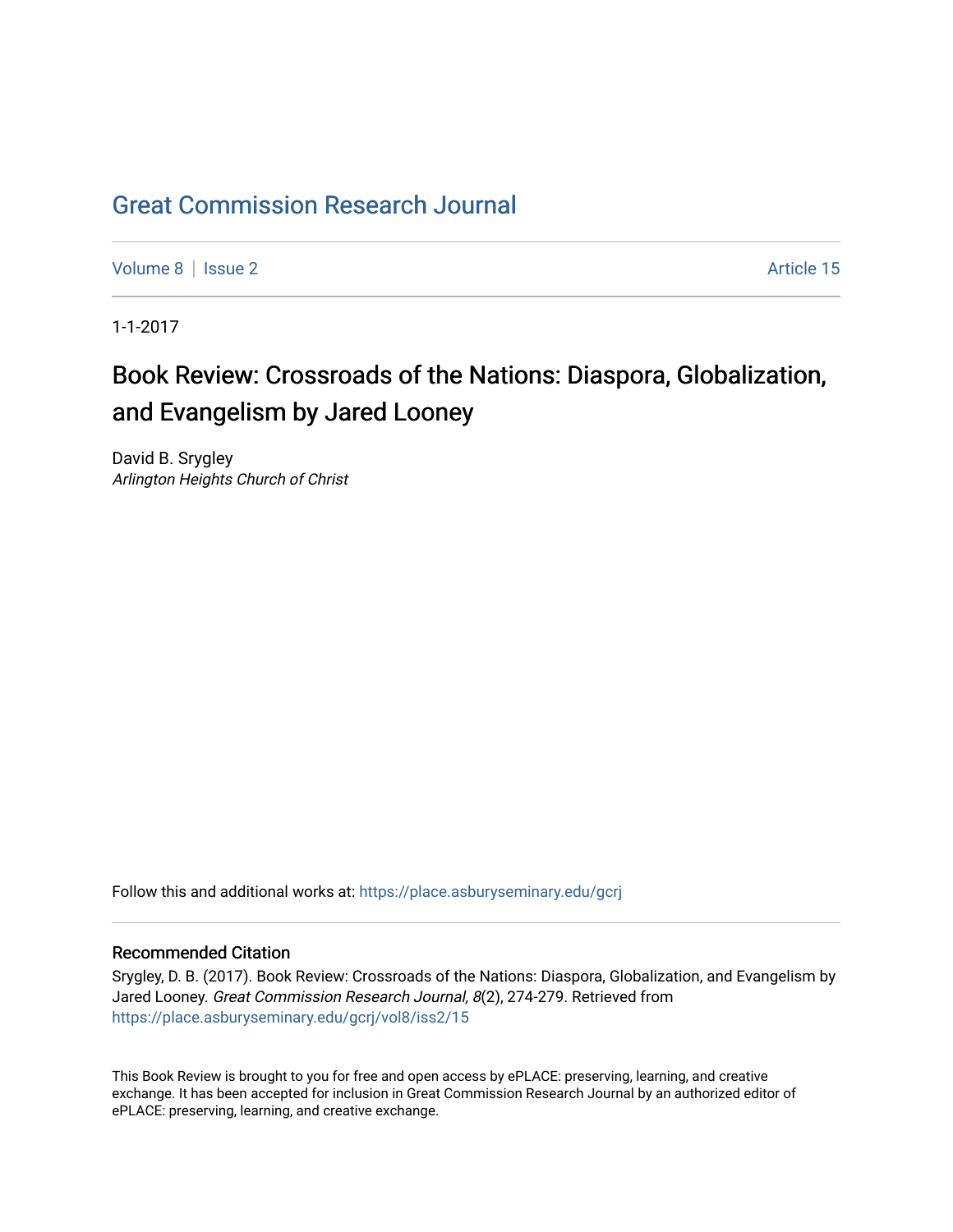*Church Planter* makes several significant contributions to church planting thought. Certainly, anyone who is considering church planting, or really any form of full-time vocational ministry, would benefit from reading this book. It provides an excellent framework for Bible college or seminary students who are giving their first thoughts to their pastoral identity, and it is a book that I would wholeheartedly recommend them to read. *Church Planter* is also a tremendous resource for seasoned pastors and established churches. For them, it is a valuable reminder of the basics of pastoral ministry that are needed to grow any church. Personally, I gleaned much from this wonderful book, and I would recommend it to anyone interested in pastoral ministry, church life, church plants, or other forms of vocational ministry.

Looney, Jared. *Crossroads of the Nations: Diaspora, Globalization, and Evangelism.* Portland, OR: Urban Loft Publishers, 2015. 330 pp.

Reviewed by David B. Srygley. He is pulpit minister for the Arlington Heights Church of Christ in Corpus Christi, Texas, and holds an MS in Biblical Studies from Abilene Christian University and a D.EdMin from Southern Baptist Theological Seminary.

*Crossroads of the Nations* has fast become a premier resource for both academicians and practitioners of missiology. Dr. Looney received his D.Miss from Fuller Theological Seminary where he learned and employed, very effectively, the teachings of Donald McGavran and Ralph Winters. Through Global City Mission Initiative, which Looney established, a well-researched plan was developed and executed to identify and harvest the lost souls of New York. This book represents Looney's understanding of the challenges facing diaspora communities in global cities and his approach to reaching the lost within them.

*Crossroads of the Nations* is divided into seven chapters, each providing invaluable information for a reader desiring to understand the current world setting of missions. The first two chapters provide extensive data from wellresearched sources on the current trends in urbanization and globalization, while the third chapter emphasizes the need for and role of love in reaching the unreached. From these first three chapters, it is clear that the book is written with missiology students in mind, at least as a secondary audience to missiologists and practicing missionaries. The information and admonitions ensure the reader is starting with a solid grasp of the situation, demographically and spiritually, and will not launch out into mission work unprepared or misdirected in his or her efforts.

The remaining four chapters delve deeply into discussions about diaspora communities and churches, the impact of globalization and technology, and opportunities and challenges presented by these developments.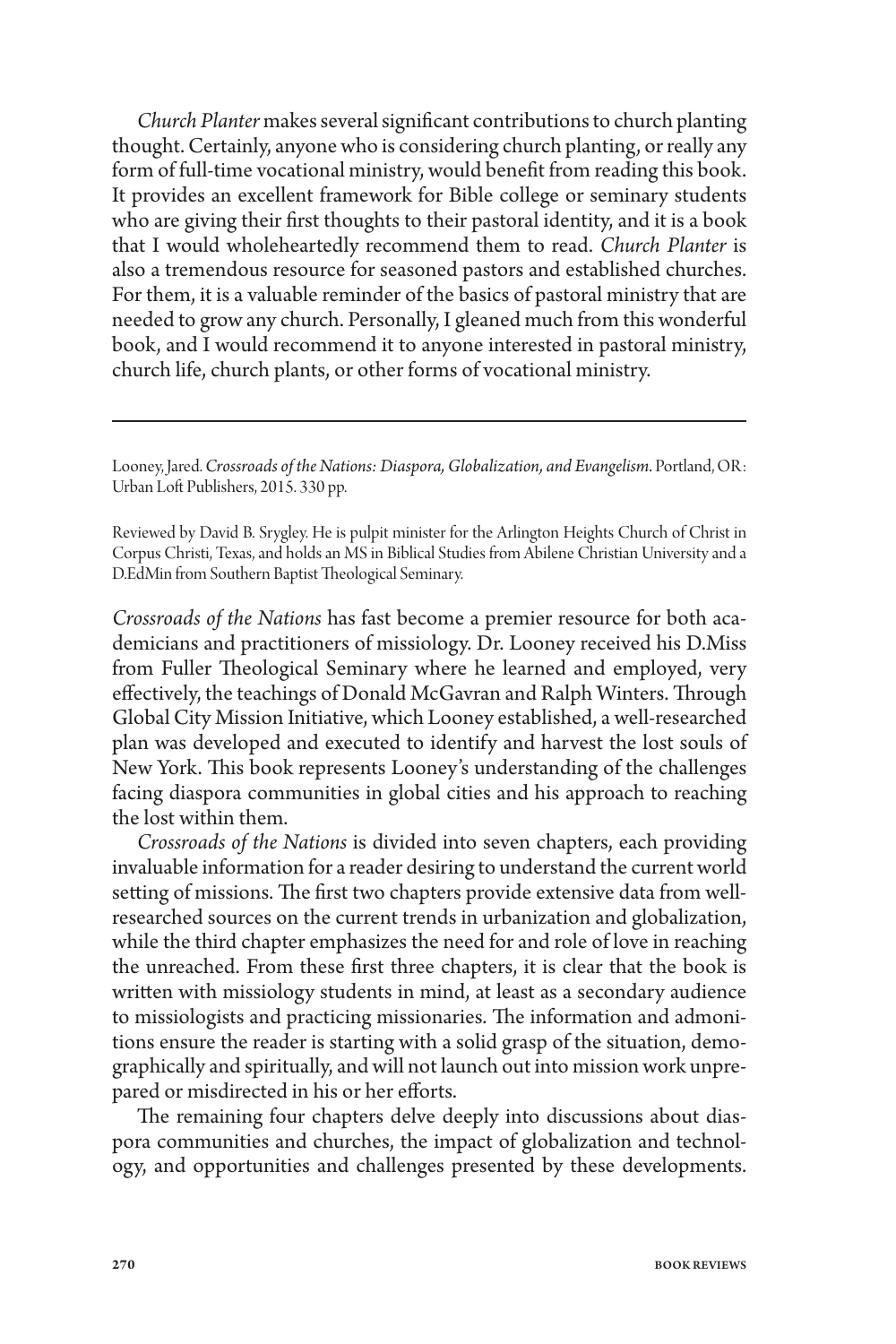The final chapter weaves together the many and varied threads discussed throughout the book into a tapestry of the modern global city. These cities are vibrant, colorful, and complicated, and they are the doorways to parts of the world once closed to the gospel. Looney's book will help any student, missionary, or minister understand this mosaic and work effectively in the harvest field.

Looney introduces his work with a challenge to traditional missiological definitions. He states, "In many respects our contemporary global context has begun to transcend our traditional missiological categories" (24). In particular, Looney identifies "the global dynamics of mobility and networking" as global trends that are driving the need for new definitions and strategies (24). Members of diaspora communities are no longer cut off from their homelands. Through technology and global networks, immigrants can maintain relationships with family members across the globe and participate in family and religious practices from thousands of miles away. This connectivity may create more challenges for missionaries working in global cities, but it also opens doors into houses and communities all over the world.

While technology would allow diaspora communities to develop anywhere, this global networking is occurring most often in urban settings. Looney writes, "In large measure, diaspora missiology cannot be separated from urban mission as cities are essentially the nodal centers for migrant activity on a local and global scale" (30). The resources available in urban areas and opportunities for interpersonal networking remains a significant draw to immigrants. However, it would be a mistake to approach diaspora missions with a purely urban missiology, just as it would be to develop a diaspora missiology without considering its urban setting. The two methodologies are not the same, but they must be considered simultaneously in developing strategies for reaching the lost.

Just as Looney notes that the dichotomy between global and urban has begun to disappear, so have many other dichotomies. Looney states that missionaries, both domestic and abroad, face a "fluid set of challenges" (102). Global cities and diaspora communities challenge the many dichotomous debates about methodology in missions and evangelism. If a Chinese immigrant driving a cab in New York is interacting daily with his family in mainland China, discussing religious, political, and local issues, will urban mission strategies, foreign mission strategies, or lifestyle evangelistic strategies work best? The answer, per Looney, is all of the above.

Looney challenges churches, missionaries, and missiologists to carefully consider Ralph Winter's evangelistic typology. E-0 and E-1 evangelism, the sharing of the gospel within a culturally homogenous group, has been the primary focus of churches and evangelism training programs. E-2 and E-3 evangelism, which call for the crossing of cultural barriers, has been rele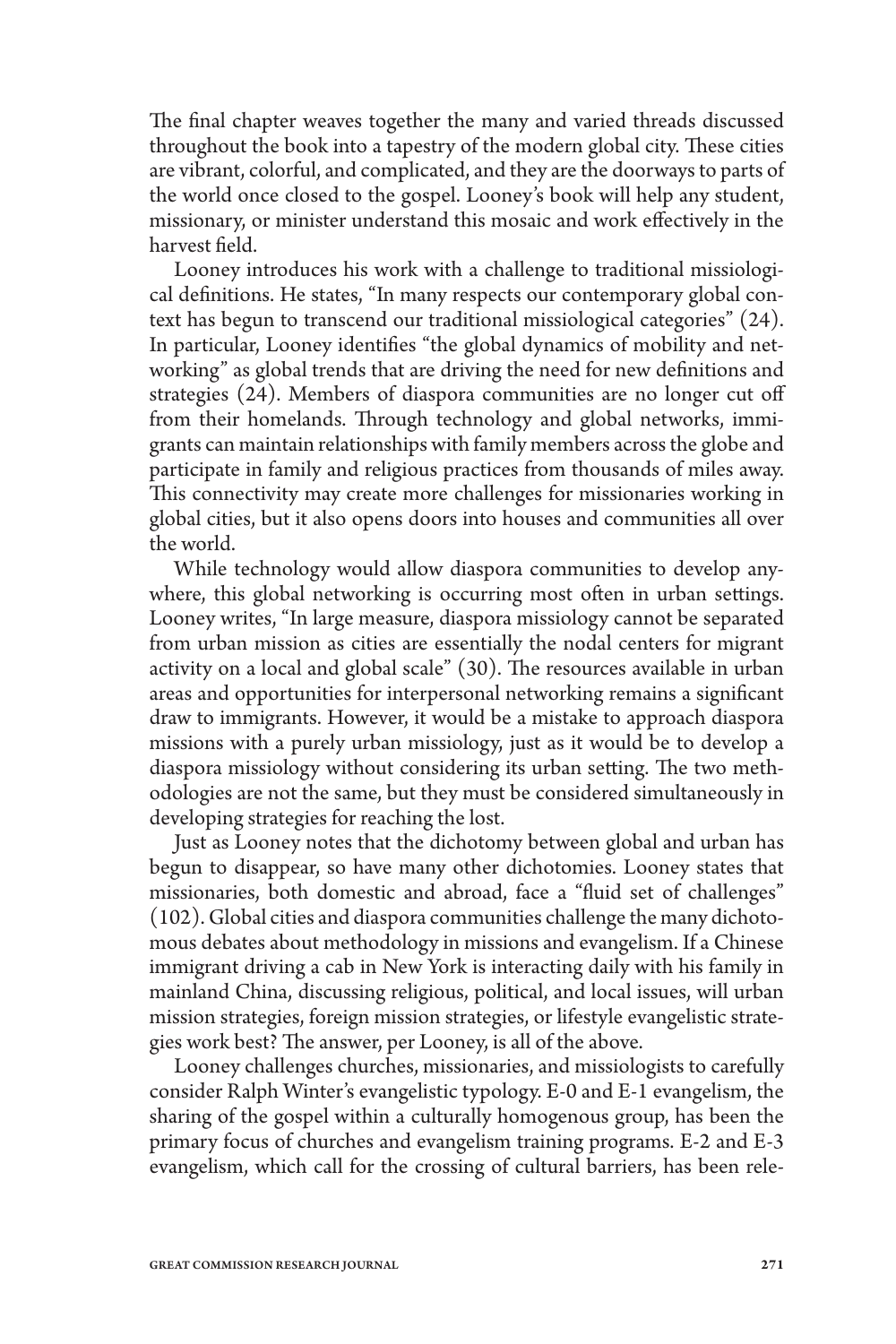gated to the domain of foreign missionaries and the occasional immigrant community (e.g., Chinatown, Little Italy). That distinction, which Winter posited was not always a valid one, has certainly become less valid in the twenty-first century. Almost any church doing evangelism in the surrounding neighborhood quickly confronts the reality that its "neighbors" are as diverse as the global population.

Looney argues that local churches have two choices. They must become more proficient in utilizing E-2 and E-3 or, as Looney recommends, seek out partnerships within the resident ethnic group to empower them to reach their own. This approach may be counterintuitive to many urban churches who have approached evangelism in diaspora and ethnic communities as opportunities to help migrants assimilate into the host community. The assumption that migrants desire to, or even need to, assimilate may be invalid in today's global network.

In recognizing the uniqueness of individual groups within a diaspora community and the need for these groups to evangelize within their own ethnic community, Looney affirms Roland Allen's spontaneous expansion model and McGavran's multiplication movements theory (177). Churches grow through the expansion of indigenous, lay-led small groups and house churches throughout a homogenous people group. While churches and urban missionaries may face challenges crossing the cultural barriers which surround diaspora communities, Christians within those communities do not. Churches must begin developing discipleship strategies that empower Christians within these communities to become evangelists to those around them.

Even in this short review, it is easy to grasp the comprehensiveness of Looney's book. It would be a modest assessment to state that Looney has given McGavran's *Effective Evangelism* a twenty-first century facelift. It is everything an eager missionary or aspiring missiologist needs to know for the twenty-first century from the minds of McGavran, Winters, Allen, and other prominent missiologists.

Nevertheless, just as comprehensiveness is the book's greatest asset, it is also its greatest weakness. The amount of movement and networking within a diaspora community is overwhelming. Even if the book only focused on the positive and negative impact of movement and networking on local churches in a single community within the global city, it would be a challenge to digest. As is, Looney deals with almost every aspect of the diaspora's nodal function—inflow of migrants, inflow of ideas, local isolation, global interconnectedness, movement between communities, return of migrants to homeland, etc. Missiology students should expect such a challenge, but practitioners may find the amount of information overwhelming. (Looney's newest book, *Mosaic*, is an effort to pare down the information for local practitioners.)